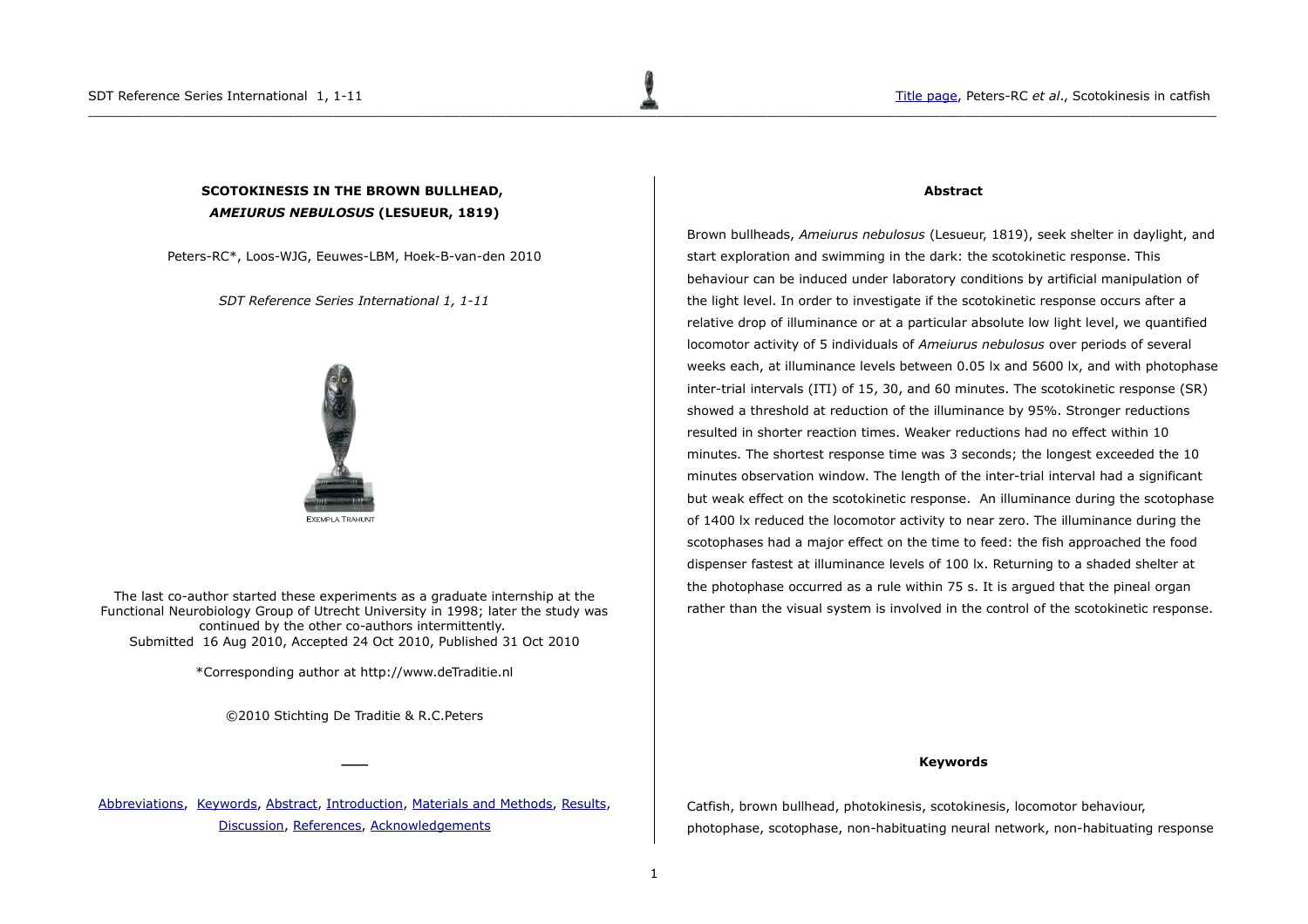### <span id="page-1-1"></span>**Abbreviations**

**D** Illuminance during the scotophase (lx)

**DSS** Dwelling in front of shaded shelter; interruption of IR-beam P2 (fig 1)

**IR** Infrared

**ITI** Intertrial interval; the photophase between two successive observation periods (trials)

**L** Illuminance during the photophase (lx)

**R-F** Return to shelter without having activated the food dispenser; the time between interruptions of IR-beam P2 and P1 (fig 1) after the transition of condition D to L **R+F** Return to shelter after having received a food pellet; the time between

interruptions of IR-beam P3 and P1 (fig 1) after the transition of condition D to L **SR** Scotokinetic response time; the time between lowering the illuminance and the interruption of IR-beam P2 (fig 1)

**TTF** Time to feed; the time between interruptions of IR-beams P2 and P3 (fig 1)

### <span id="page-1-0"></span>**Introduction**

Light conditions play an important part in the locomotion and orientation behaviour of catfish, in particular the brown bullhead *Ameiurus nebulosus* (Lesueur, 1819). Brown bullheads are referred to as nocturnal or crepuscular in their activities. This is based on observations that adult brown bullheads prefer dark shelters near the bottom of ponds and predate at night, whereas the young ones are mostly active during twilight (Schiche, 1918, Breder, 1935, Darnell and Meierotto, 1965). The same type of locomotor activity is displayed by *Silurus asotus* (Linnaeus, 1758), another catfish (Tabata et al., 1989a, Tabata et al., 1989b). Under laboratory conditions brown bullheads behave similarly, although during high illuminance levels they can often be seen hiding in a dark place with their heads and barbels protruding in the light. In general they orient in the direction of the light source. In addition to orientation towards the light source they prefer a maximum of contact with objects in their surroundings. The latter is known as thigmotaxis. An extensive description of the thigmotactic and phototactic behaviour of *A. nebulosus* has been given by Schiche (1918).

During earlier laboratory experiments we noticed that locomotor activity of *A. nebulosus* can be induced almost instantaneously by lowering the light level. This locomotor response occurs without any form of training, and does not habituate. Over the past years we have been using lowering of the illuminance in all behavioural experiments with brown bullheads to signal the beginning of a trial, whereas a high illuminance level signified the end of a trial (Peters and Van Wijland, 1974, Peters et al., 1995, Peters and Baretta, 1998, Peters et al., 1999, Eeuwes et al., 2001, Eeuwes et al., 2004). Occasionally, low light levels were used in conditioning experiments as a reward, and high levels as a means for punishment. In the following we report quantification of some locomotor parameters in response to light changes in order to answer the question if the scotokinetic response depends on absolute levels of illuminance or on relative changes, and how this nonhabituating response might be controlled by the nervous system. The locomotor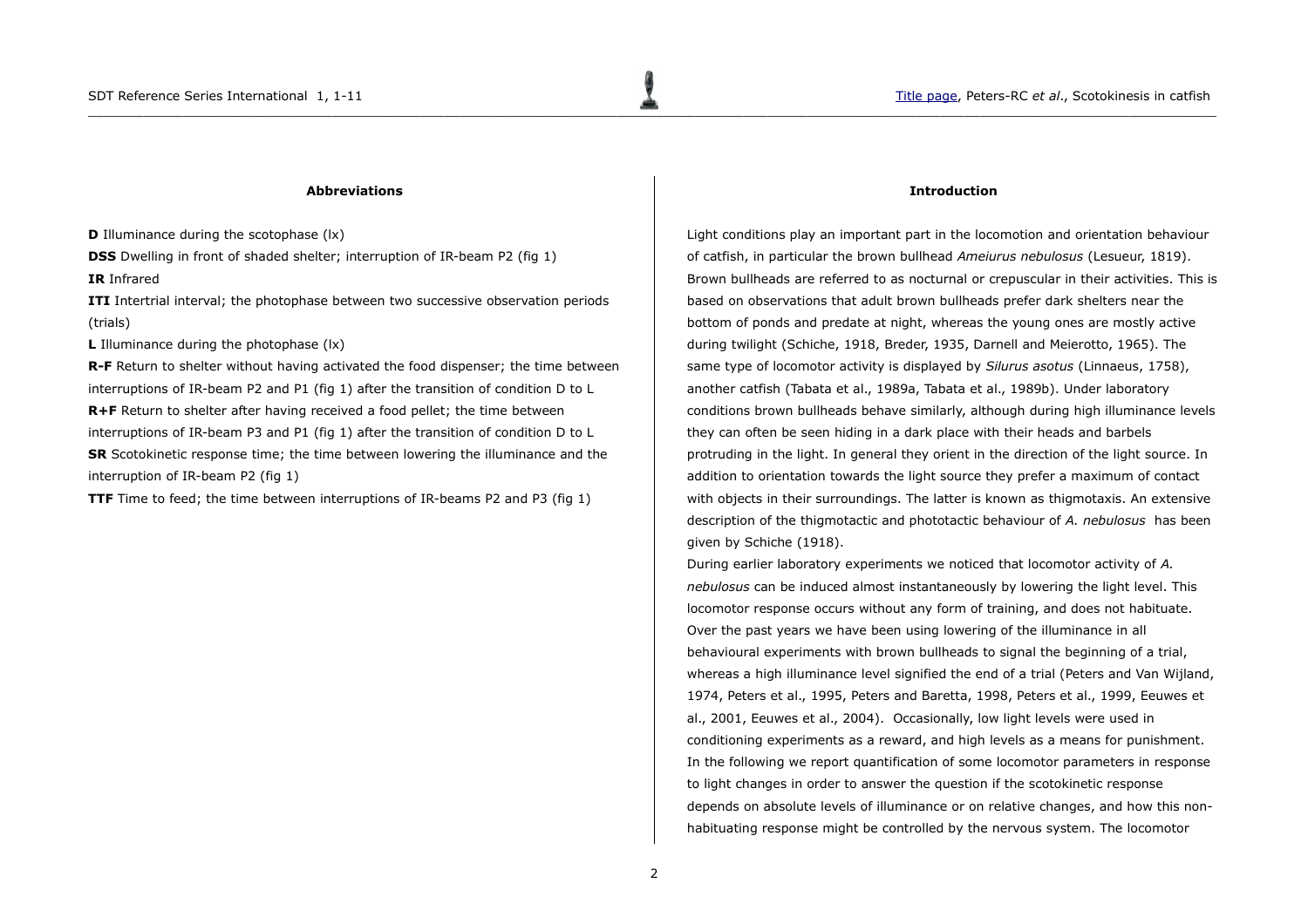response of the brown bullheads to lowering of the light level will be called *scotokinesis*, meaning a dark-induced rise in locomotor activity (Edel, 1976, Van Ginniken et al., 2005) (see also the description of *photokinesis* in Fraenkel and Gunn, 1961).

### <span id="page-2-0"></span>**Materials and Methods**

The experiments were performed on the brown bullhead, *Ameiurus nebulosus* (Lesueur, 1819) (also *Ictalurus nebulosus.).* The responses to changes in illuminance were studied in two slightly different setups. Experiment 1 was intended as a pilot and range finding experiment. In experiment 2 care was taken to eliminate timing inaccuracies inherent of manually reducing the illuminance, and possible effects of spectral changes of the illuminance during the transition from light to dark and vice versa. In both experiments the illuminance was measured with a photometer Gossen Lunasix 3 with diffuser in the direction of the light source, just above the water surface. Hereafter the photophase is denoted as L, followed by the illuminance level in lx, for example L2800. The scotophase, intended to evoke the scotokinetic response, is denoted by D, followed by the illuminance level in lx, for example D100. The inter-trial time (ITI) is denoted by its duration in minutes. An experimental condition of 15-L2800/D100 for example means an inter-trial time (ITI) of 15 minutes and illuminance 2800 lx, followed by a scotophase with illuminance 100 lx.

*Experiment 1***.** One male individual of *A. nebulosus* of 240 mm total length was kept in an inflatable plastic basin with a diameter of 120 cm and a water height of 10 cm. The temperature was between 15 and 18 °C. The bottom of the basin was covered with sand, and the fish was daily fed *ad libitum* with pieces of fresh beef. The fish was kept on a basal light:dark regime of 10:14 hrs. It was provided with an artificial shelter, consisting of a lengthwise cut PVC tube with a diameter of 14 cm and a length of about 30 cm. A white, opaque PVC barrier was placed around the

inside of the basin in order to keep the fish within the observational area, thus leaving the PVC tube as the only shelter possible. A 100 W light bulb was used with a variable transformer to vary the illuminance between 0.5 to 5600 lx. For the actual experiments, which were done during daytime, the room was made completely dark. The movements of the fish were followed with a Grundig electronic FA851 infrared sensitive video camera. Additional infrared background illumination was created with another 40 W light bulb and three gelatine filters (blue, red, and turquoise), which met the requirements.

A trial consisted of a photophase with the illuminance set at 1800 or 5600 lx for 30 minutes, after which the illuminance was lowered to the desired level by hand in 3 to 5 seconds. The scotokinetic response was quantified by measuring the response time upon switching from the photophase to the scotophase. The response time was defined as the time at which the illuminance was at the desired intensity until the moment at which the fish's tail was out of the shelter, head first. The reverse reaction, the shelter response, was also measured. In this case response time was defined as the time needed for the fish to completely disappear underneath the shelter. For the shelter response the illuminance of the scotophase was set at 0.5 lx and the illuminance of the photophase was varied per trial. In all cases the criterion for no response was 5 minutes, after which the trial was ended.

*Experiment 2.* One female and three male individuals of *A. nebulosus* with total lengths of 192 +/- 19 mm, were kept successively in a full glass container of 100  $\times$ 50 x 50 cm. The tank contained a dark shelter, an illuminated area and a food dispenser (fig. 1). The water height was 15 cm. The temperature followed the seasonal changes and varied during the experiment between 16 and 23  $^{\circ}$ C. The position of the fish was detected at three places by means of interruption of infrared (IR) beams Keyence PZ51 (fig 1: P1, P2, and P3). To make different illuminance levels with identical spectral compositions we used tube lights Sylvania luxlineplus 827 of 30 W and combinations of Lee neutral density filters 211 (0.9D) and 209 (0.3D). Activity was recorded at illuminance levels between 3600 and 0.17 lx, but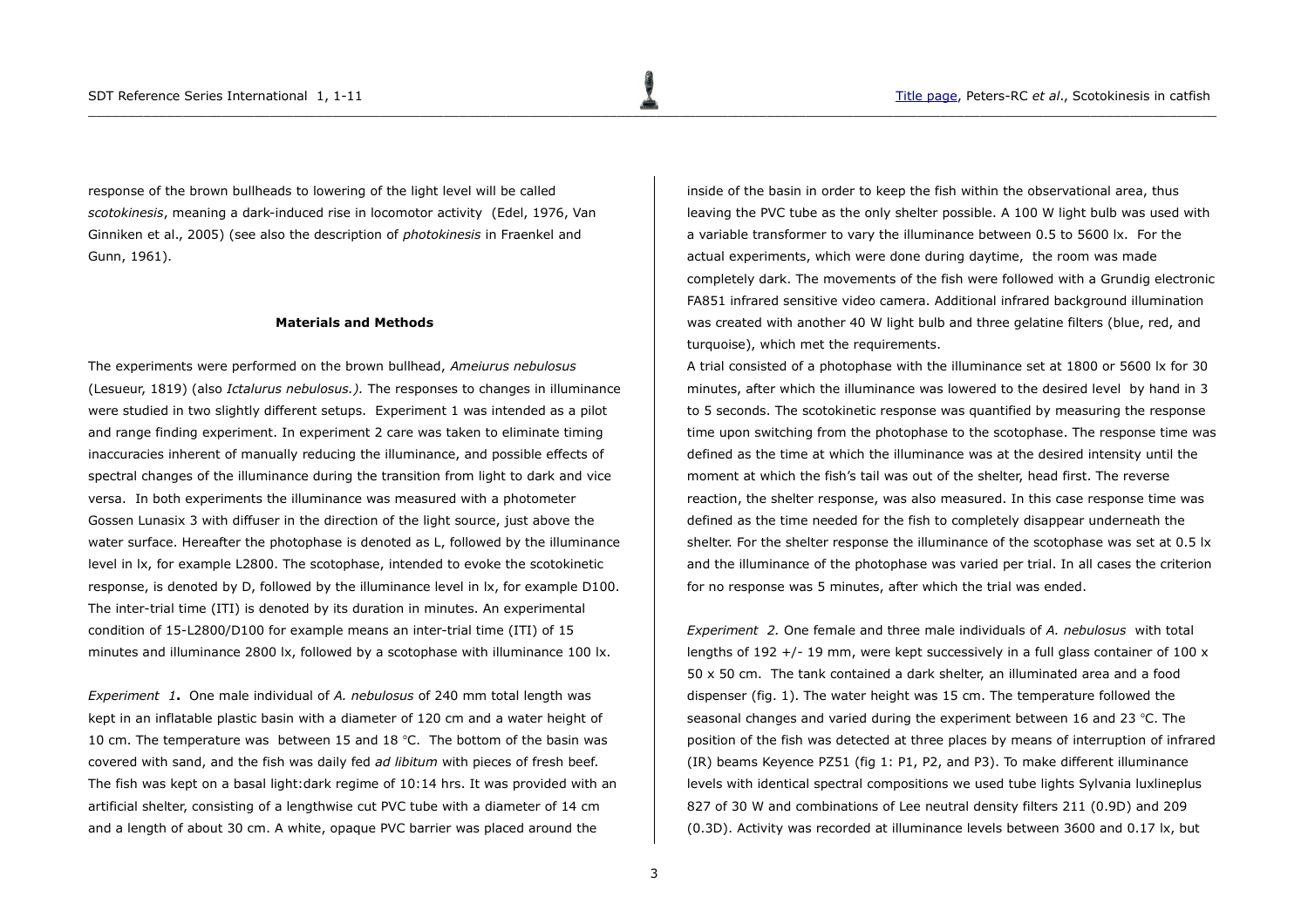

*Fig. 1. Schematic drawing of the full glass observation tank used in experiment 2; top view. Shaded area S, dark shelter with opaque roof. Dotted lines P1, P2, and P3: IR-beams for the detection of the position of the fish. F: Place of the food dispenser. The food dispenser is placed above the tank and releases one food pellet if the IR-beam P3 is interrupted. T: Transparent plexiglass to keep the fish in the observation section.*

mostly at of 2800, 1400, 175, 100, and 0.17 lx. The food dispenser was placed in a corner and provided one pellet of Trouvit when the IR-beam P3 near the dispenser was interrupted. The whole setup was housed in a dark container. The exposure to the light regime went on continuously**.** As a rule we collected between 25 and 65 responses per ITI and light condition. However, at a scotophase of 60-L2800/D1400 the fish did not respond at all, and only 8 and 15 responses were measured at conditions 15-L2800/D1400 and 30-L2800/D1400 respectively in the example treated under results.

At the start of a trial the fish had to be in the shelter and interrupt IR-beam P1. A trial consisted of lowering the illuminance instantaneously, and measuring the response time, i.e. the interval between lowering the illuminance and the interruption of IR-beam P2. We also measured how long the fish dwelled in front of its shelter (DSS), keeping IR-beam P2 interrupted. Then we measured how long it

would take to return to its shelter without taking food (R-F), or how much time was needed to reach the IR-beam P3 at the feeding dispenser (TTF). Finally we measured the time between arrival at the feeding dispenser and returning to its shelter when the illuminance was raised after 10 minutes (R+F). After each trial a photophase inter-trial interval (ITI) was inserted of 15, 30 or 60 minutes. To understand unexpected response anomalies, we made occasional video recordings during the sessions. After delivery of a food pellet the fish was rewarded with 10 minutes feeding time, after which the light was switched on again. The time windows for SR, DSS, R-F, TTF and T+F were 10 minutes, after which the photophase followed. Each fish was monitored four to eight weeks. We started the measurements with the photophase, immediately after introduction of the fish into the experimental tank.

## *Statistics*

 $\Box$  . The contribution of the contribution of the contribution of the contribution of the contribution of the contribution of the contribution of the contribution of the contribution of the contribution of the contributi

The statistical tests and graphs were made with the program Graphpad Prisma 4.03. In experiment 1 we tested the shift in response times (SR) with a non-linear regression method designed for sigmoidal dose-response curves, with as null hypothesis that both curves are equal. To test the effect of illuminance on the return-to-shelter times, we used a correlation paradigm. In experiment 2 we used unbalanced (unweighted means) two-way ANOVA with ITI and change of illuminance as factors, and post testing with Bonferroni (all columns) to analyze the behaviour of the selected fish.

### <span id="page-3-0"></span>**Results**

*Experiment 1.*Fig 2a shows the response times of 30 trials when the illuminance was lowered from L1800 lx to values above D0.7 lx. If the scotophase level was more than D95 lx the reaction time exceeded 5 min. Below the D95 lx level the reaction time decreased with decreasing illuminance. The transition from short reaction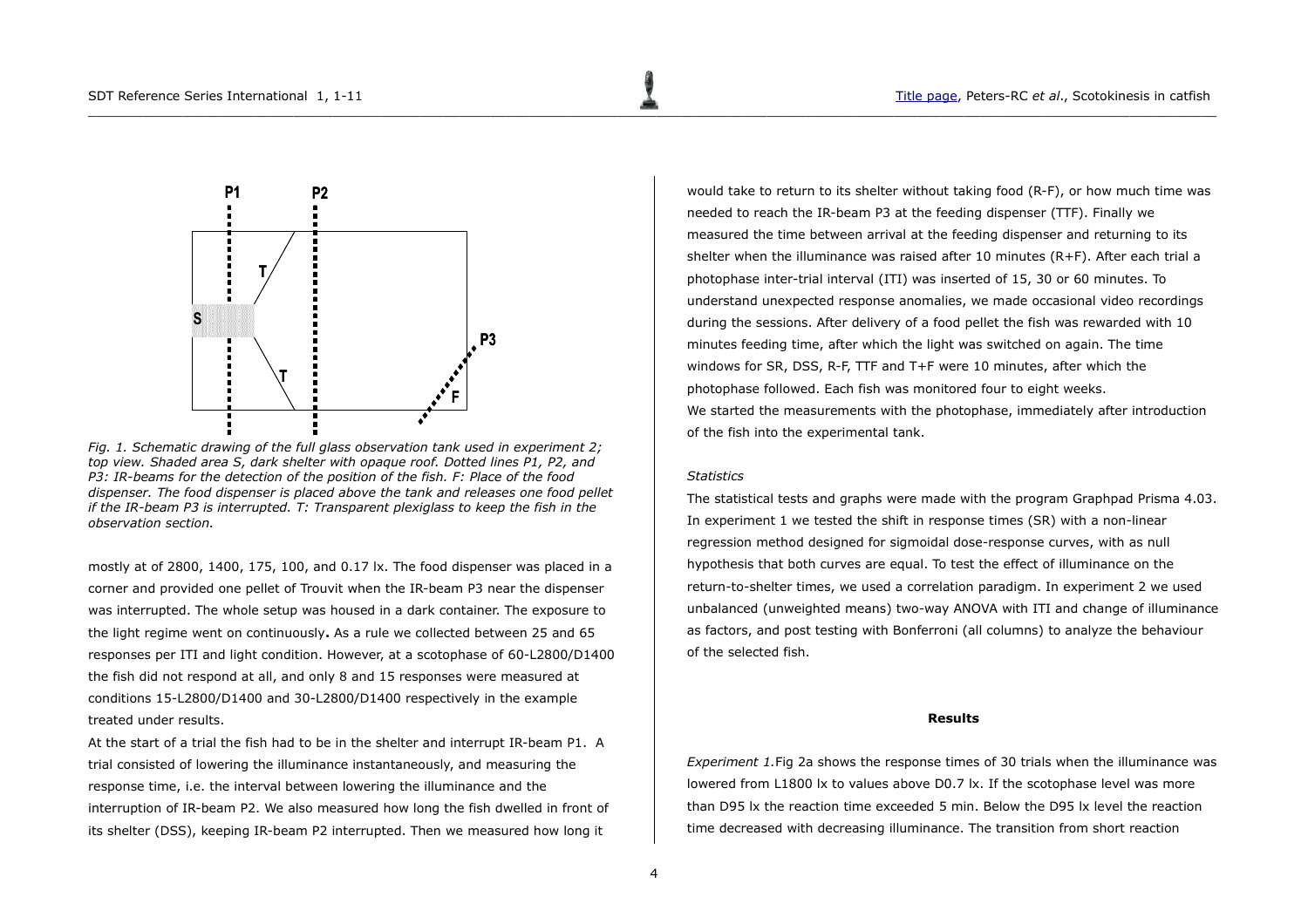

*Fig. 2. Response times following the transition from the photophase to the scotophase and vice versa of experiment 1: A Scotokinetic response time after lowering the light from 5600 (triangles) or 1800 (crosses) lx to different scotophase levels. B. Return times to the shaded shelter after raising the illuminance from 0.5 lx to different photophase levels.* 

times to long reaction times was rather abrupt and seemed to indicate the presence of a threshold. Fig 2A shows also the reaction times of 22 trials when the illuminance was lowered from L5600 lx to D25 lx or higher. Above a scotophase level of D300 lx the reaction time exceeded the 5 minutes. The shift along the X-axis between the two curves was significant (spearman  $r = -0.43$ ,  $p = 0.01$ ). Fig 2B shows 35 return-to-shelter times when the illuminance was increased from D0.05 lx to a value between L1 and L10,000 lx. The return times were always less than 70 s. The correlation between return times and illuminance levels was significant ( $p = 0.01$ ).

If we take response times of 300 s as threshold criterion, it follows that a decrease in photophase illuminance with a factor 19 or more induces scotokinesis.

### *Experiment 2.*

 $\Box$  . The contribution of the contribution of the contribution of the contribution of the contribution of the contribution of the contribution of the contribution of the contribution of the contribution of the contributi

Analysis of the data of the four individuals of experiment 2 showed that the scotokinetic responses were dependent on the fish, illuminance and the ITIs. The scotokinetic response time of all four fish at ITI15, the experimental condition with the most consistent illuminance levels for all four fish, are given in fig 3A. Basically they support the findings of experiment 1. The other figures (Fig 3B ff.) represent the data of a single individual only, a male of 200 mm total length and a weight of about 100 g. The data of the other three fish are not presented, because of too strongly discordant experimental protocols.

During complete darkness the fish was lying in front of its shelter, thus continuously interrupting IR-beam P2 (fig 1). We observed this once, when the tube lights remained switched off unintentionally. If the photophase illuminance was L2800 lx, the fish was permanently hiding in its shaded shelter, interrupting IR-beam P1, to leave it only when the illuminance decreased. The scotokinetic response depended significantly on the illuminance during scotophases (p<0.0001), and almost significantly on the ITI ( $P=0.06$ ). Further there was a significant interaction between illuminance during dark and ITI ( $p = < 0.0001$ ), meaning that light did not have exactly the same effect at all ITIs. Although the means and standard errors of the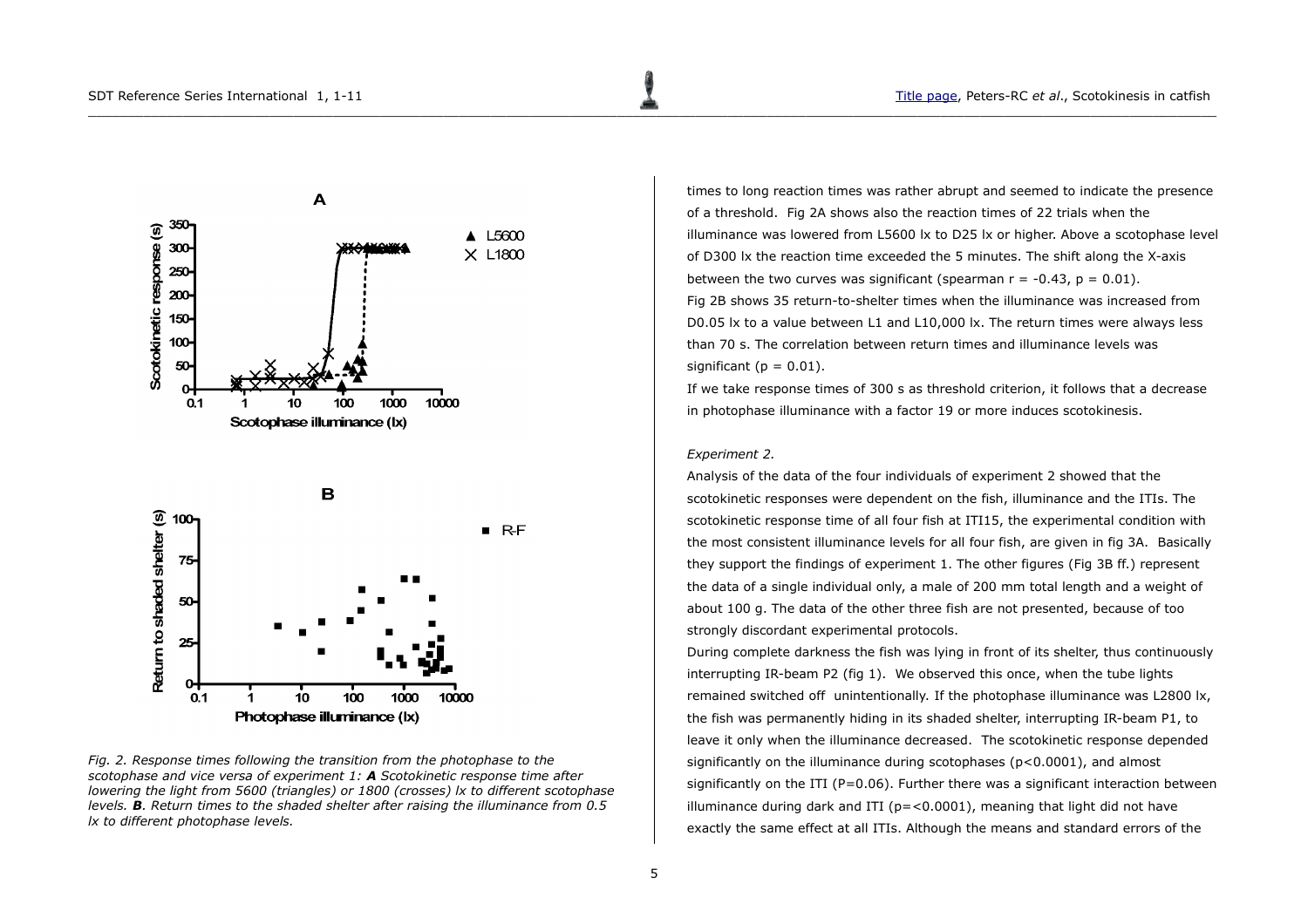scotokinetic response demonstrated nicely the effect of the scotophase on the response time (fig. 3B), the data were not normally distributed. If the scotokinetic response times were plotted as dot displays (fig. 3C), another feature emerged. Apparently the response times occurred in clusters. A frequency histogram (not presented here) of the response times at 15-L2800/D0.17 showed 2 clusters, one with a peak at 4 s, and another with a peak at 32 s. A similar plot at 30- L2800/D100 showed three clusters: a major one at 16 s, and two others at 4 s, and 512 s and higher. Once the fish had left its shelter it started exploring its tank and either returned in the dark without having taken food, or it swam towards the food dispenser. This could be concluded from the interruption time of IR-beam P2 (fig 1), which was always less than 1 s except in total darkness, and from experiment 60- L2800/D1400 when the fish was completely inactive. The effect of the scotophase on approaching the food dispenser (TTF) was extremely significant (p<0.0001); the effect of the ITI was very significant ( $p=0.0077$ ). There was also a very significant interaction between the two factors (0.0032). In words: a scotophase of D100 lx resulted in the fastest approach of the food dispenser, that is within on average 80 s (fig. 3D). Under condition 60-L2800/D1400, there was no response at all. Further the different ITIs resulted in different clustering patterns (not shown here). The mean return-to-shelter times (R+F) at the photophase after feeding were less than 53 s in all sessions but those at the L2800/D1400 regime (fig. 3E), and thus also confirmed the results of experiment 1. In about 25 % of all trials the fish returned to its shelter without having interrupted IR-beam P3 of the food dispenser (fig. 3F). Figs 3E and 3F also show that if the scotophase was D1400 lx, the fish left its shelter after a long delay, or not at all, and returned in more than 50 % of the trials to its shelter without having approached the food dispenser.



*Fig. 3. Experiment 2: A Mean scotokinetic response time of four fish with SD after lowering the light from 2800 lx to different scotophase levels of 1, 88, 175, and 1400 lx, with n = 91 (single fish), 185 (3 fish), 224 (four fish), and 143 (four fish) respectively. B Combined effects of ITI and illuminance change on the scotokinetic response time of a single fish. Bars are standard errors of the mean. At 60- L2800/D1400 the fish does not leave its shelter, which is interpreted as a response time exceeding the 600 s observation window.*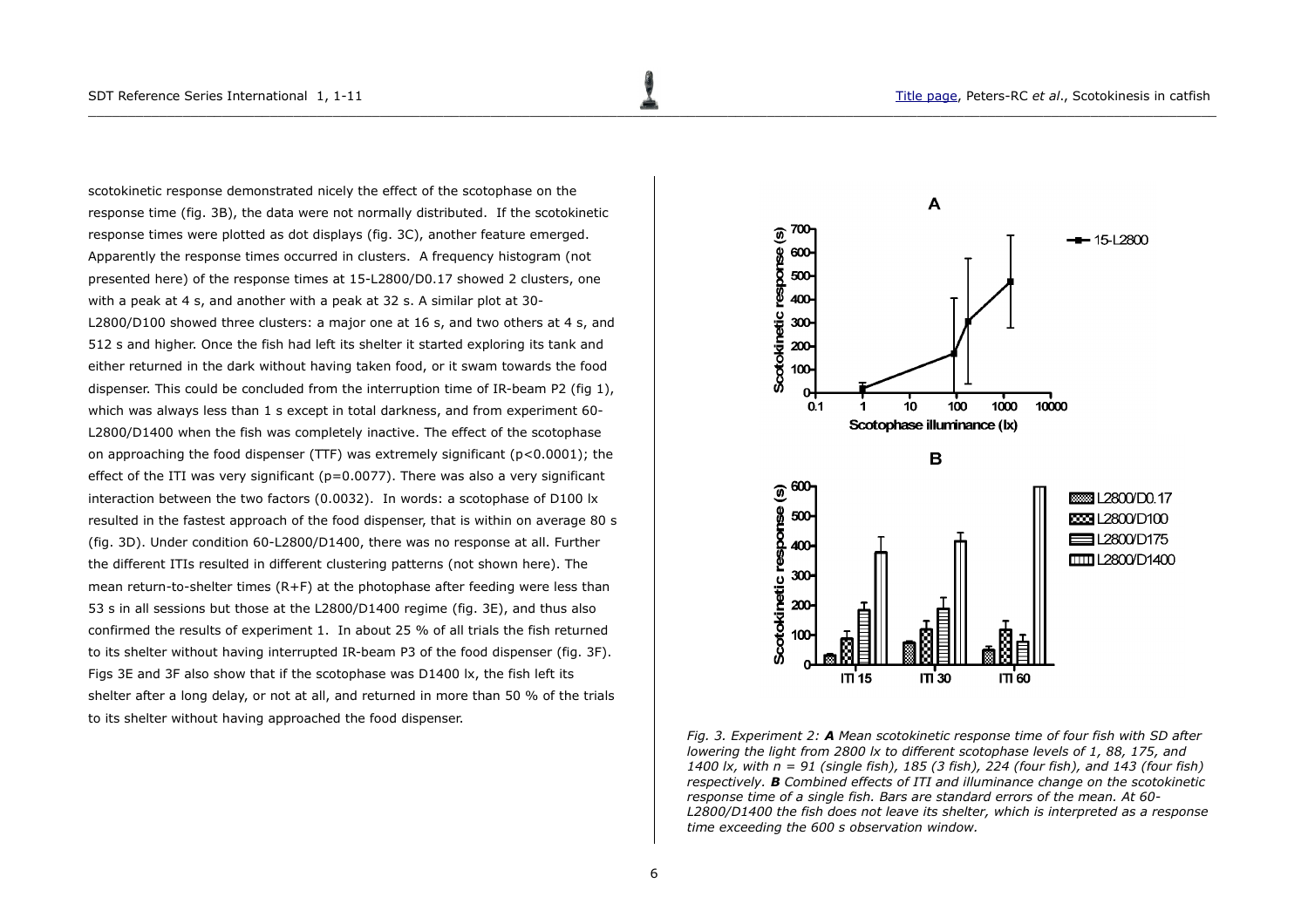

*Fig. 3. Experiment 2: C Scotokinetic response times at various illuminances and 15- ITI, plotted as dot display to show the clustering (non-gaussian distribution) of the data. D Time between interruption of IR-beam (P2) and arrival at the food dispenser (P3) during the scotophase (TTF). Note that at 100 lx this parameter is smallest at all ITIs.*



*Fig. 3. Experiment 2: E Return times to shaded shelter after having received food (R+F) after raising the illuminance to 2800 lx. The inverse of A. The number of returns per column varies from 17 to 34. At 60-L2800/D1400 the fish is inactive; at 15-L2800/D1400 and 30-L2800/D1400 only two returns were counted. F Percentage of returns to shaded shelter without having collected food (R-F) at different illuminances and ITIs. This percentage is high if the scotophase is 1400 lx. At 60-L2800/D1400 the fish does not leave its shelter.*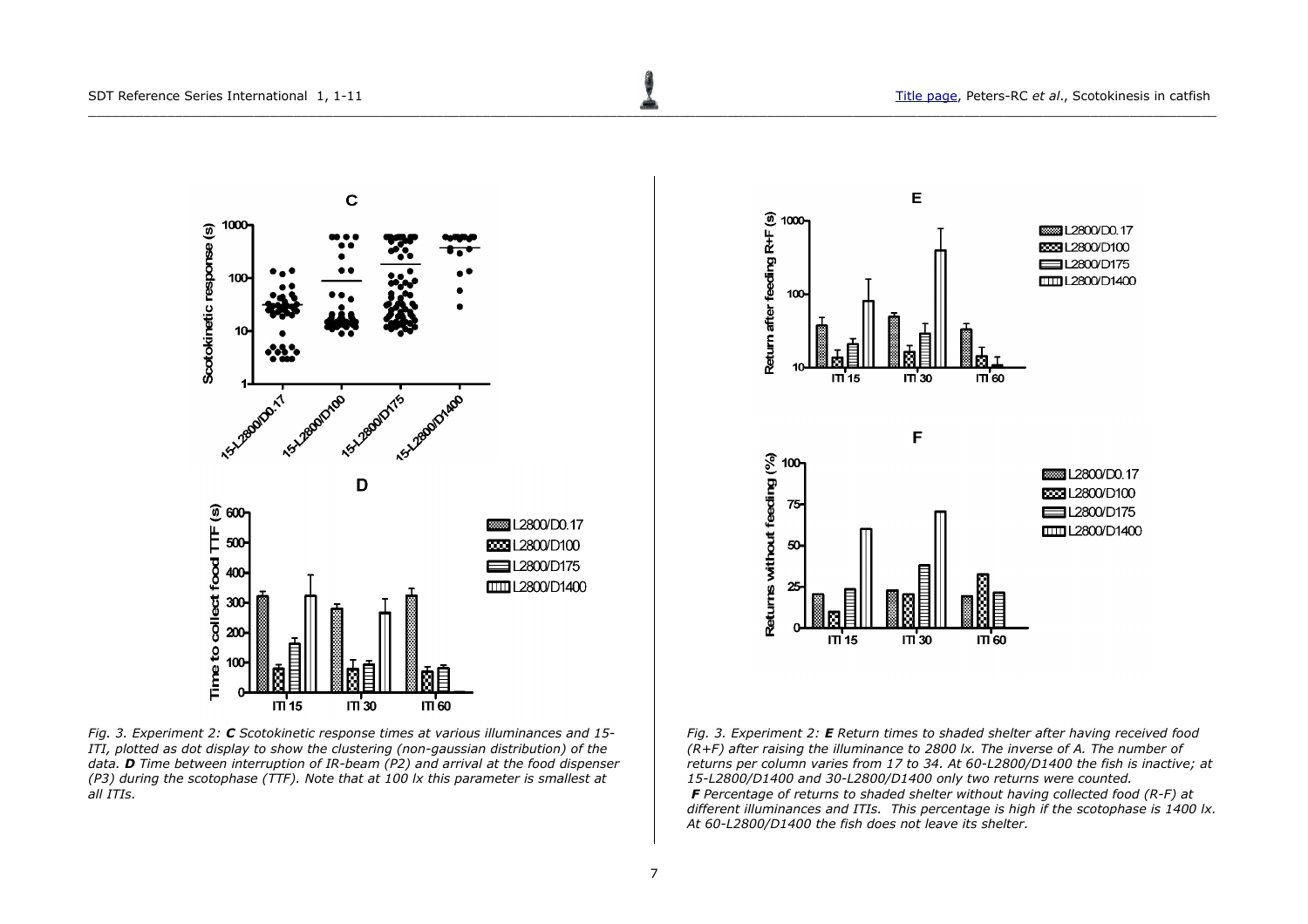### <span id="page-7-0"></span>**Discussion and conclusions**

Both experimental approaches described above led to similar results and confirmed earlier observations: The brown bullhead seeks shelter under high illuminance levels, and leaves its shelter when the illuminance is reduced with about 95%. The scotokinetic response occurs after a relative drop in illuminance rather than at a particular absolute low light level.

If the illuminance is reduced with less than 95%, the scotokinetic response does not occur within the time window of the experiments: 5 minutes or 10 minutes for experiment 1 and 2 respectively. If the illuminance is reduced with more than 95%, the timing of the scotokinetic response is correlated with the change in illuminance level. The stronger the reduction of illuminance, the faster is the response. Once the fish has left its shelter it reaches the food dispenser fastest when the illuminance level is about 100 lx. Lower and higher levels lengthen the exploration time. In general, light suppresses exploratory locomotor activity.

The scotokinetic response does not habituate. Whenever the illuminance is lowered sufficiently, the fish is prepared to leave its shelter and explore its environment. The response times shown in fig. 3C, appear clustered around 5 s, and at 600 s. The latter value is caused by the limit of the observation window. In between, response times are clustered around intermediate values – for instance 30 s – depending on the ITI and scotophase light levels of a particular session. We propose that these clusters may represent the alertness of the fish or its state of arousal that depend on the length of the ITI and on its position when the illuminance is decreased.

Since the scotokinetic response is a very typical response without habituation, one wonders by what neural mechanism or network it is controlled. The network must provide some kind of a threshold (cf. fig 2A, 3A), and generate a correlation between stimulus strength and response time. In neurophysiology, a short response time corresponds usually to a strong stimulus. In the present experiment the strong stimulus is represented by a reduction in illuminance with more than 95%. Three

photoreceptor systems may be involved in the regulation of the scotokinetic response: the eye, the pineal organ, and the dermal photosensitivity. Let us first assume that the eyes are involved in locomotor regulation. Lowering the illuminance should then function as a releaser. When the illuminance is suddenly lowered, the eyes need some time to adapt to the lower illuminance. When the adaptation proceeds, the fish' sight improves. If the illuminance is lowered from 2800 lx to 1400 lx, adaptation would be completed sooner than when the illuminance would be lowered from 2800 lx to 1 lx. If 'being adapted' controls the response time, the fish would leave its shelter sooner at 1400 lx than at 1 lx. The opposite happens. Another explanation could be that lowering the illuminance would deprive the fish temporarily from its visual input. Moving around could then provide additional sensory input via complementary sensory systems like the lateral line, chemical sense and electric sense. In this way, being not-adapted to the scotophase would induce locomotor activity. Though this explanation seems attractive, it somehow does not correspond with the time the fish takes to return to its shelter without having fed. Return without food (R-F) is on average slightly shorter at ITI-60 than at ITI-30 and ITI-15 (not shown). At ITI-60 it has been adapted to the photophase for 1 hour. In that case one would not expect a shorter time to adapt to the scotophase than at ITI-30 and ITI-15.

The pineal organ might be a better candidate for locomotor regulation. If the pineal is illuminated, firing of its afferent fibres is inhibited. Decrease of the illuminance results in an increase in firing rate of the pineal afferents. The greater the intensity drop, the higher the firing rate (Ekstrom and Meissl, 1997). Higher firing rates correspond well to shorter response times. Moreover, the pineal organ has been demonstrated to control the shadow response in an other aquatic vertebrate, *Xenopus laevis* (Jamieson and Roberts, 2000). There is, however, not much known of the neural wiring of the pineal and the locomotor system in fish. Connections between the pineal and limbic system have been demonstrated, but most studies deal with photoperiodism and the role of melatonin in diurnal activity. The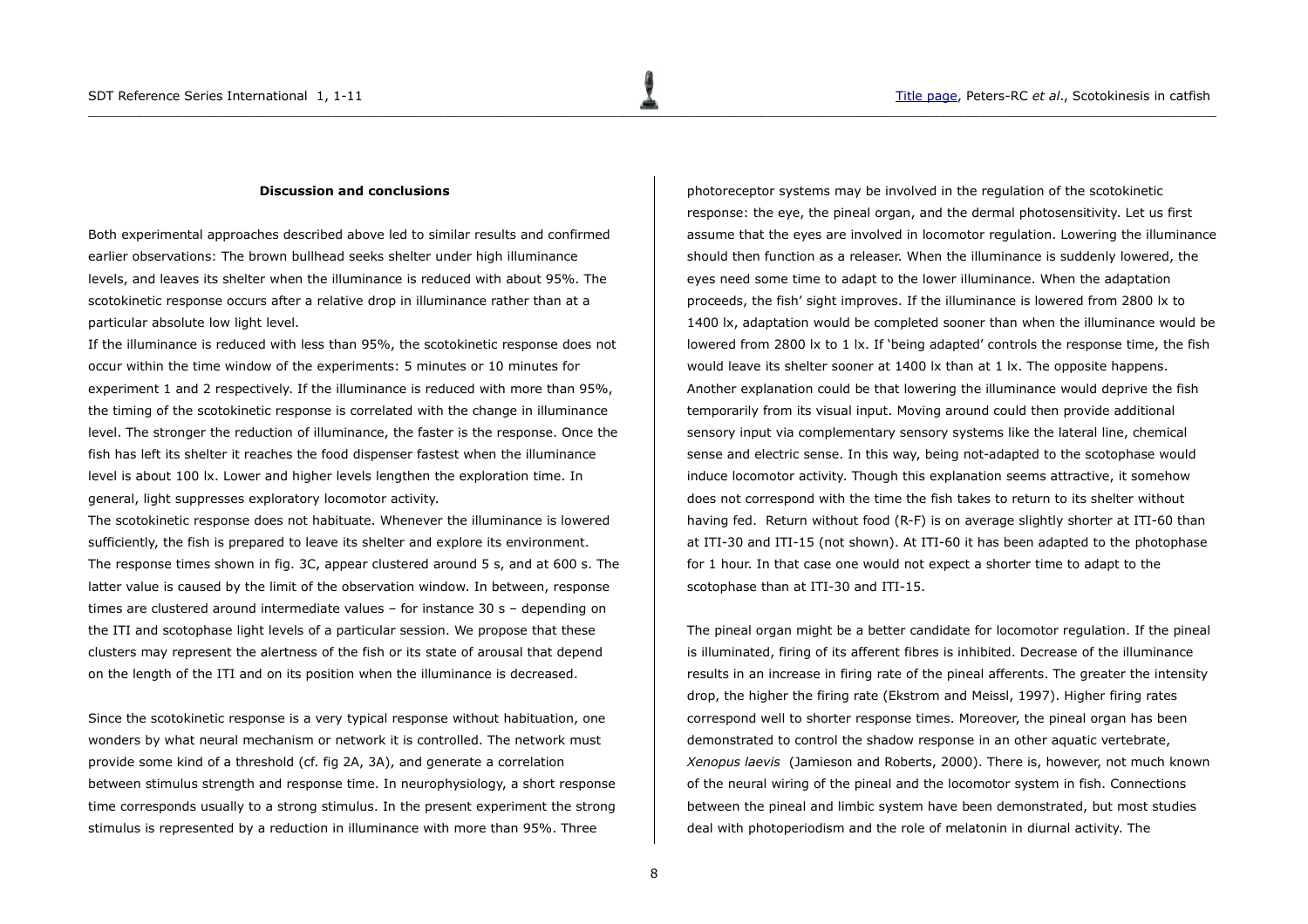scotophase corresponds with a raised plasma level of melatonin, suppressing locomotor activity in the diurnal goldfish and without much effect on activity in nocturnal tench (Lopez-Olmeda et al., 2006a, Lopez-Olmeda et al., 2006b). Consequently it is unlikely that melatonin is the factor that controls the scotokinetic response. It is more likely that the pineal somehow controls the scotokinetic response via a direct neural pathway. The shortest response time in this experiment was 5 s. This corresponds well with the time constants of the achromatic ganglion cells of the pineal system in the rainbow trout (Tabata and Meissl, 1993) and illuminance levels between 660 and 0.6  $\mathrm{lx}$ .<sup>[1](#page-8-2)</sup> The study of these authors shows full adaptation of the neural responses within 10 s at 15 and 20  $^{\circ}$ C. The shelter seeking reaction in the photophase occurs usually within 70 s, irrespective of the magnitude of the intensity change. There is no reason why the pineal could not be involved in this reaction too. The response time of the pineal is short enough. On the other hand, returning to the dark shelter could also be under control of the visual system. Usually, more than one sensory system is involved in the control of behaviour. We may see evidence for dual photic control in the time needed to collect food after leaving the shelter (TTF) (fig. 3D). TTF is shortest, 70 s, at a scotophase of 100 lx. At lower and higher illuminances the TTF time increases. This seems to reveal two antagonistic neural systems. Another argument for the involvement of the visual system in dual control is that the fish retina seems to produce melatonin during photophases, whereas the pineal does so under scotophases (Vera et al., 2005, Besseau et al., 2006). Whereas the scotokinetic response time can be as short as 5 s, the R-T and R+T times are 70 s or longer. These relatively long times might betray hormonal control as would be the case if melatonin has a role.

A dermal photosensitivity as reported for some invertebrate and lower vertebrate species could also be involved in evoking the scotokinetic response (Ronan and

Bodznick, 1991, Oshima, 2001). Evaluating the existing evidence, however, we favour a major role of the pineal organ.

Finally, one wonders if the scotokinetic response of *A. nebulosus* is somehow functional in finding food. Some invertebrate species show a response to lowering light levels opposite to the scotokinetic response in *Ameiurus* : the shadow reflex (Johnson and Forward, 2003, Samarova et al., 2005). It is thinkable that whereas *Ameiurus* starts to explore its surroundings upon darkening, its potential prey turns motionless upon under similar circumstances. The electric sense of *Ameiurus* would then faultlessly reveal the motionless prey when passing the electrical prey-field, and result in an easy catch.

Further, the scotokinetic response paradigm, seems a promising model for the neurological study of other non-habituating neural networks and behaviours .

#### <span id="page-8-0"></span>**Ackowledgements**

The authors gratefully acknowledge the technical assistance of Messrs Gerard Stooker and Ed van der Veen, and the zootechnical support of Henk Schriek.

#### <span id="page-8-1"></span>**References**

- Besseau, L., Benyassi, A., Moller, M., Coon, S. L., Weller, J. L., Boeuf, G., Klein, D. C. and Falcon, J., 2006. Melatonin pathway: breaking the 'high-at-night' rule in trout retina. Exp Eye Res. 82, 620-627.
- Breder, C. M., 1935. The reproductive habits of the common catfish, *Ameiurus nebulosus* (Le Sueur), with a discussion of their significance in ontogeny and phylogeny. Zoologica. 19, 143-185.
- Darnell, R. M. and Meierotto, R. R., 1965. Diurnal periodicity in the black bullhead, *Ictalurus melas* (Rafinesque). Trans Amer Fisher Soc. 94, 1-8.

<span id="page-8-2"></span><sup>1</sup> *The illuminance values in lx were calculated from this reference by the following conversion: 1 lux = 4.5*  $*$  *10<sup>11</sup> photons /cm<sup>-2</sup>/s<sup>-1</sup> from Foster, K. W. and Smyth, R. D., 1980. Light antennas in phototactic algae. Microbiol Rev. 44, 572-630.*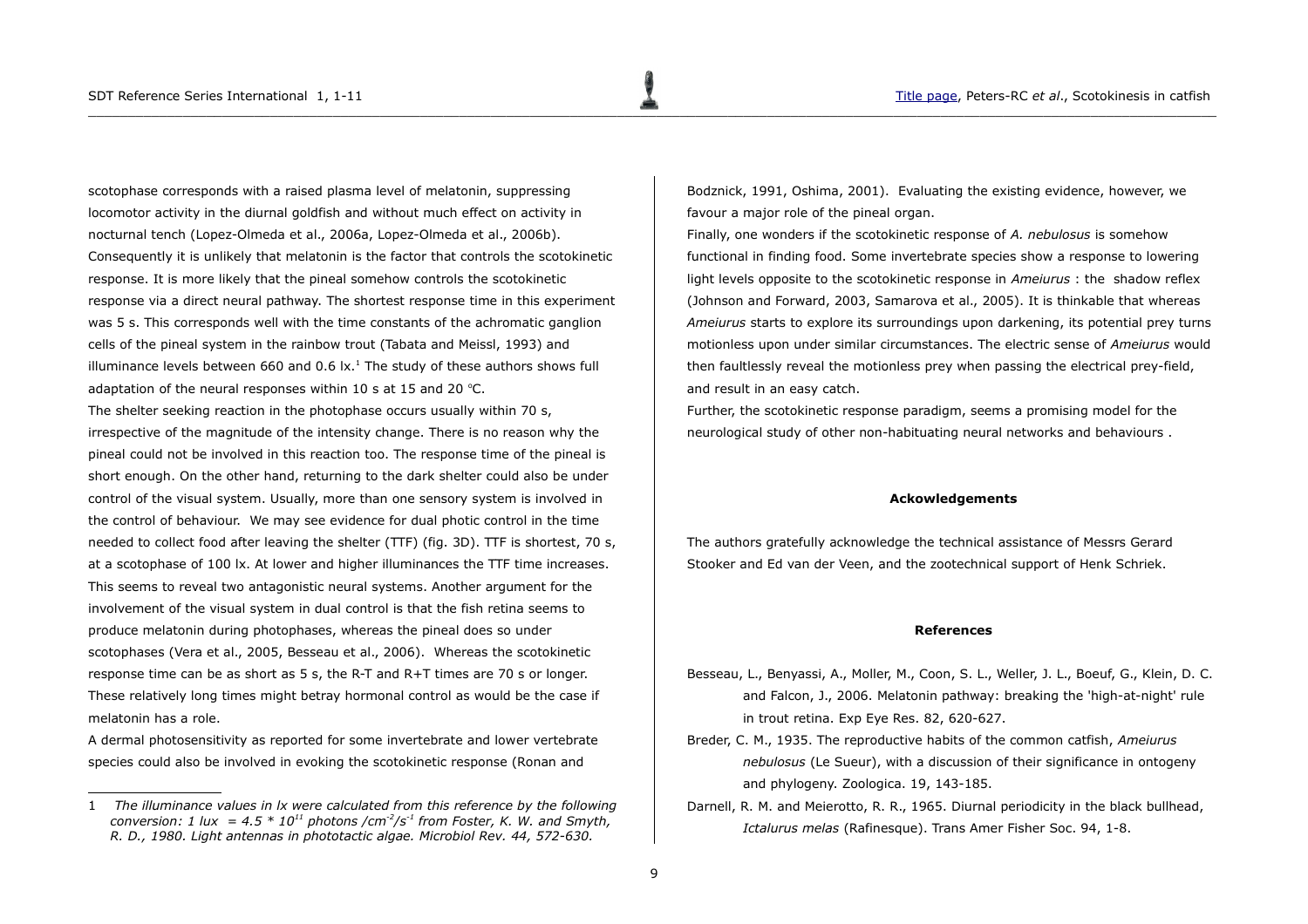- Edel, R. K., 1976. Activity Rhythms of maturing American eels (*Anguilla rostrata)*. Mar Biol. 36, 283-289.
- Eeuwes, L., Peters, R. C., Bretschneider, F. and Loos, W. J. G., 2001. Electroreception of catfish *Ictalurus nebulosus* in uniform and non-uniform DC fields: detection threshold and body length. Belgian J Zool. 131, 73-78.
- Eeuwes, L. B. M., Peters, R. C., Bretschneider, F. and Loos, W. J. G., 2004. Catfish with distaste for preservatives. Belgian J Zool. 134, 105-108.
- Ekstrom, P. and Meissl, H., 1997. The pineal organ of teleost fishes. Rev Fish Biol Fisher. 7, 199-284.
- Foster, K. W. and Smyth, R. D., 1980. Light antennas in phototactic algae. Microbiol Rev. 44, 572-630.
- Fraenkel, G. S. and Gunn, D. L., 1961. The orientation of animals. Kineses, taxes and compass reactions. Dover Publications, New York.
- Jamieson, D. and Roberts, A., 2000. Responses of young *Xenopus laevis* tadpoles to light dimming: Possible roles for the pineal eye. J Exp Biol. 203, 1857- 1867.
- Johnson, K. B. and Forward, R. B., 2003. Larval photoresponses of the polyclad flatworm *Maritigrella crozieri* (Platyhelminthes, Polycladida) (Hyman). J Exp Mar Biol Ecol. 282, 103-112.
- Lopez-Olmeda, J. F., Bayarri, M. J., de Lama, M. A. R., Madrid, J. A. and Sanchez-Vazquez, F. J., 2006a. Effects of melatonin administration on oxidative stress and daily locomotor activity patterns in goldfish. J Physiol Biochem. 62, 17-25.
- Lopez-Olmeda, J. F., Madrid, J. A. and Sanchez-Vazquez, F. J., 2006b. Melatonin effects on food intake and activity rhythms in two fish species with different activity patterns: Diurnal (goldfish) and nocturnal (tench). Comp Biochem Physiol A. 144, 180-187.
- Oshima, N., 2001. Direct reception of light by chromatophores of lower vertebrates. Pigment Cell Res. 14, 312-319.
- Peters, R. C. and Baretta, A. B., 1998. AC-frequency discrimination in the

electrosensitive catfish *Ictalurus melas*: an estimated Weber-fraction of 0.09. In: Elsner, N., Wehner, R. (Ed.), Proceedings of the 26th Göttingen Neurobiologen Conference 1998*,* vol.II. Thieme, Stuttgart, pp. 352.

- Peters, R. C., Loos, W. J. G., Bretschneider, F. and Baretta, A. B., 1999. Electroreception in catfish: Patterns from motion. Belgian J Zool. 129, 263- 268.
- Peters, R. C., Loos, W. J. G., Bretschneider, F. and Heijmen, P. S., 1995. Psychophysical assessment of catfish electrosensitivity versus temperature and electric field frequency. Neth J Zool. 45, 347-361.
- Peters, R. C. and Van Wijland, F., 1974. Electro-orientation in the passive electric catfish *Ictalurus nebulosus*. J Comp Physiol. 92, 273-280.
- Ronan, M. and Bodznick, D., 1991. Behavioral and neurophysiological demonstration of a lateralis skin photosensitivity in larval sea lampreys. J Exp Biol. 161, 97-117.
- Samarova, E. I., Zhukov, V. V. and Sudoplatov, K. A., 2005. Serotoninergic mechanism in the central link of the shadow reflex in *Lymnaea stagnalis* L. J Evol Biochem Physiol. 41, 169-175.
- Schiche, O. E., 1918. Vorstudien zur biologischen Beobachtungen am *Amiurus nebulosus* LeS. Zool Anz. 49, 336-344.
- Tabata, M. and Meissl, H., 1993. Effect of temperature on ganglion cell activity in the photoreceptive pineal organ of rainbow trout *Oncorhynchus mykiss*. Comp Biochem Physiol A. 105, 449-452.
- Tabata, M., Minh-Nyo, M. and Niwa, H., 1989a. Circadian rhythm of locomotor activity in a teleost, *Silurus asotus*. Zool Sci. 6, 367-375.
- Tabata, M., Minh-Nyo, M. and Oguri, M., 1989b. Thresholds of retinal and extraretinal photoreceptors measured by photobehavioral response in catfish, *Silurus asotus*. J Comp Physiol A. 164, 797-803.
- Van Ginniken, V., Muusze, B., Klein Breteler, J., Jansma, D. and Van den Thillart, G., 2005. Microelectronic detection of activity level and magnetic orientation of yellow European eel, *Anguilla anguilla* L., in a pond. Environm Biol Fish. 72,